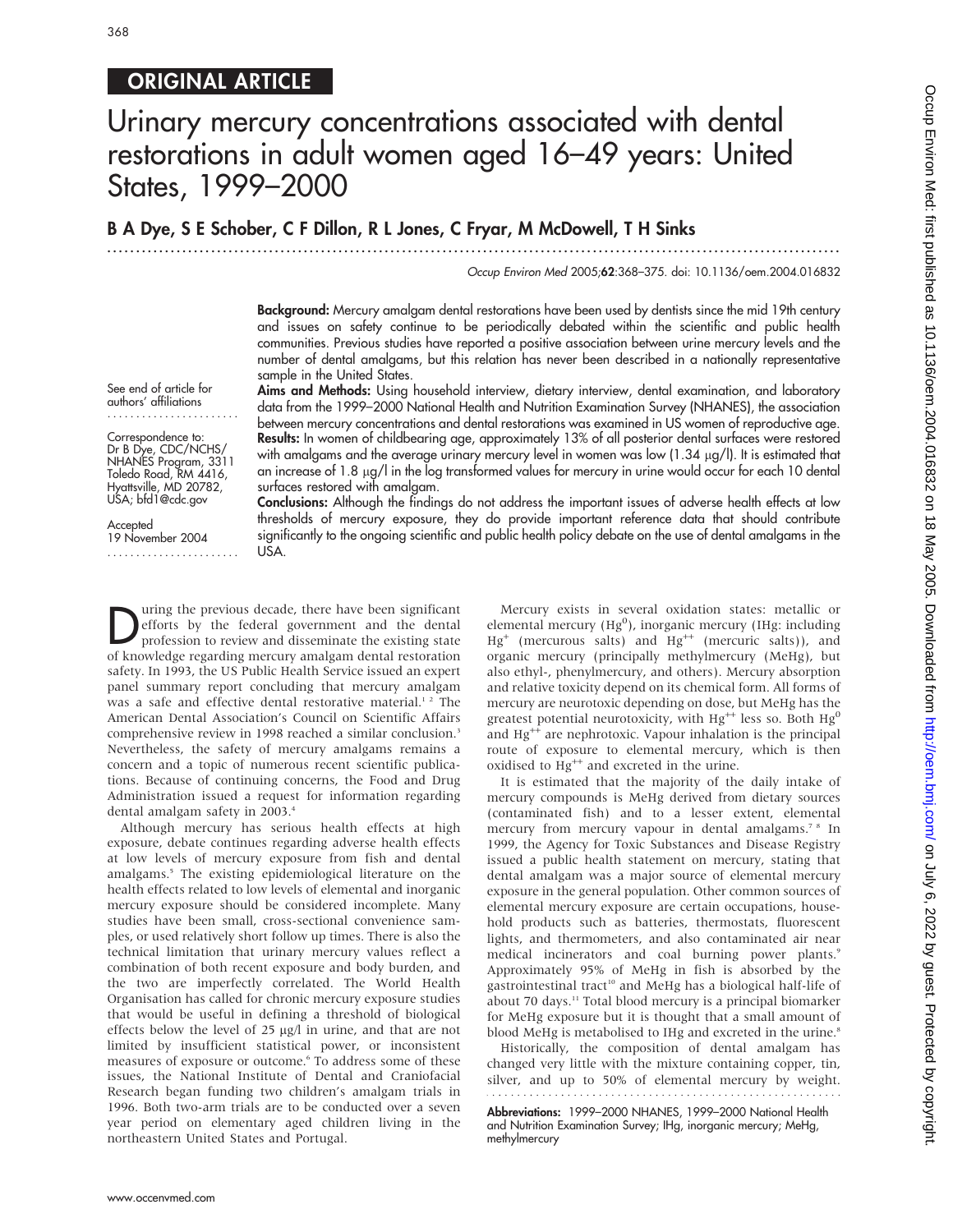# Main messages

- Accurate reference data for mercury exposure from dental amalgams is not available for the general population; however, the 1999–2000 National Health and Nutrition Examination Survey provides representative US data on mercury exposure and dental care for women of reproductive age.
- Among US adult women, approximately 13% of all posterior dental surfaces were restored with amalgams.
- $\bullet$  It is estimated that a urine mercury increase of 1.8  $\mu$ g/ g urinary creatinine would occur for each additional 10 dental surfaces restored with amalgam.
- This study provides important reference data pertinent to the ongoing scientific and public health policy debate on the use of dental amalgams.

Mercury vapour can be released from amalgam restorations during periods of chewing,<sup>12-14</sup> nocturnal bruxism,<sup>15</sup> and consumer teeth whitening products.16 17 About 30–50% of the generated mercury vapour is inhaled, with 80% absorbed via the lungs and distributed to the brain and kidneys.<sup>7 18</sup> Elimination is via the urine and faeces,<sup>20–22</sup> and up to 40% of the absorbed mercury is eliminated within 30 days following vapour exposure.<sup>23</sup> It is estimated that for every 10 dental amalgam surfaces, mercury urinary concentrations will increase by 1  $\mu$ g/l.<sup>24</sup>

Accurate national estimates of IHg body burden among persons with dental amalgams are essential for any population based risk assessment. Except for one large retrospective cohort study involving military men,<sup>24</sup> most prior US research on amalgam restorations and mercury levels has been clinical studies involving limited populations. The aim of our study is twofold: (1) to describe the relation between dental restorations and urine mercury concentrations using a nationally representative sample of women of childbearing age; and (2) to produce models that improve our understanding of risk indicators for increased urinary mercury for women in the USA.

## METHODS

#### Study population

We used data from the 1999–2000 National Health and Nutrition Examination Survey (NHANES), a representative sample of the civilian, non-institutionalised population in the USA. The 1999–2000 NHANES over sampled persons 12–19 years of age, persons 60 years and older, non-Hispanic blacks, and Mexican Americans. Furthermore, all women who indicated that they were pregnant at the time of the screening interview were selected into the sample, and low income white persons were over sampled in 2000. An institutional review board approved the 1999–2000 NHANES protocols and informed consent was obtained from all participants, with parents or guardians providing consent for individuals less than 18 years of age. The NHANES is conducted by the National Center for Health Statistics of the Centers for Disease Control and Prevention. Information for accessing the 1999–2000 NHANES data, technical notes, and guidelines used can be found at: http://www.cdc.gov/nchs/ about/major/nhanes/NHANES99\_00.htm.

The 1999–2000 NHANES assessed mercury exposure in women 16–49 years old. There were 1944 women aged 16–49 years old who completed a home interview. We excluded 125 women who did not participate in the examination at a mobile examination centre and 71 women who lacked urine mercury or creatinine data. We excluded 107 participants lacking information on dental restorations and 12 women who were edentulous. Three individuals with extremely high levels of urine, blood, and hair mercury were excluded because it was unlikely that their mercury exposure was related to dental amalgam. The final analytical study group was 1626 persons.

## Mercury

Urine specimens were analysed by flow injection cold vapour atomic absorption by the Division of Laboratory Sciences at CDC's National Center for Environmental Health.25 The limit of detection for urine mercury was 0.14 µg/l. Mercury was measured by the Perkin-Elmer Flow Injection Mercury System (FIMS-400) spectrometer. The coefficient of variation for urine mercury during the testing period was 10% or less. Automated cold vapour atomic absorption spectrophotometry was used to analyse whole blood specimens for inorganic and total mercury. Details of these methods have been previously described.<sup>26</sup>

#### Dental restorations

The dental examinations were conducted in the mobile examination centre (MEC) by trained dentists who were periodically calibrated by the survey's expert dental examiner (author). Inter-rater reliability for coronal dental caries and restorations was excellent (mean kappa scores for each examiner was 0.96). To evaluate for intra-rater reliability, dental examiners performed a second examination at a later date on approximately 5% of the sample (mean kappa scores for examiners ranged from 0.93 to 0.94). Because the 1999– 2000 NHANES oral health protocols did not assess for the

**Table 1** The sample size (n), percent prevalence, and standard error (SE) for dentate women aged 16–49 years by selected characteristics: United States, 1999–2000

| Characteristic                                                      | $\mathsf{n}$ | $%$ (SE)    |
|---------------------------------------------------------------------|--------------|-------------|
| Age                                                                 |              |             |
| $35 - 49$ years                                                     | 499          | 45.4 (2.12) |
| $20 - 34$ years                                                     | 627          | 44.1 (1.97) |
| $16-19$ years                                                       | 500          | 10.6 (0.71) |
| Race/ethnicity                                                      |              |             |
| Non-Hispanic black                                                  | 339          | 11.8 (0.67) |
| Mexican Americans                                                   | 553          | 7.4(0.25)   |
| Non-Hispanic white                                                  | 551          | 65.4 (2.76) |
| Other                                                               | 183          | 15.4 (2.91) |
| Pregnant                                                            |              |             |
| Yes                                                                 | 280          | 7.6(0.83)   |
| <b>No</b>                                                           | 1344         | 92.4 (0.83) |
| Education*                                                          |              |             |
| Did not complete high school                                        | 306          | 16.3(1.40)  |
| Completed high school                                               | 261          | 24.9 (2.01) |
| Some college                                                        | 556          | 58.8 (2.48) |
| Cotinine smoking status†                                            |              |             |
| Smoker                                                              | 288          | 25.7(2.18)  |
| Non-smoker                                                          | 1229         | 74.3 (2.18) |
| Alcohol consumption*                                                |              |             |
| Moderate/heavy drinker                                              | 40           | 5.8(1.26)   |
| Light drinker                                                       | 377          | 41.3 (2.76) |
| Abstainer                                                           | 654          | 52.9 (3.27) |
| Fish and/or shellfish consumption in past                           |              |             |
| 30 days                                                             |              |             |
| Yes                                                                 | 1166         | 78.1 (1.97) |
| No                                                                  | 409          | 21.9 (1.97) |
| Had a dental visit past 12 months                                   |              |             |
| Yes                                                                 | 1004         | 70.8 (1.84) |
| <b>No</b>                                                           | 619          | 29.2 (1.84) |
|                                                                     |              |             |
| $n = 1626$ .                                                        |              |             |
| *Information for education and alcohol available only on 20–49 year |              |             |
| olds.                                                               |              |             |

A smoker is defined as having a cotinine level of 10 ng/ml or higher.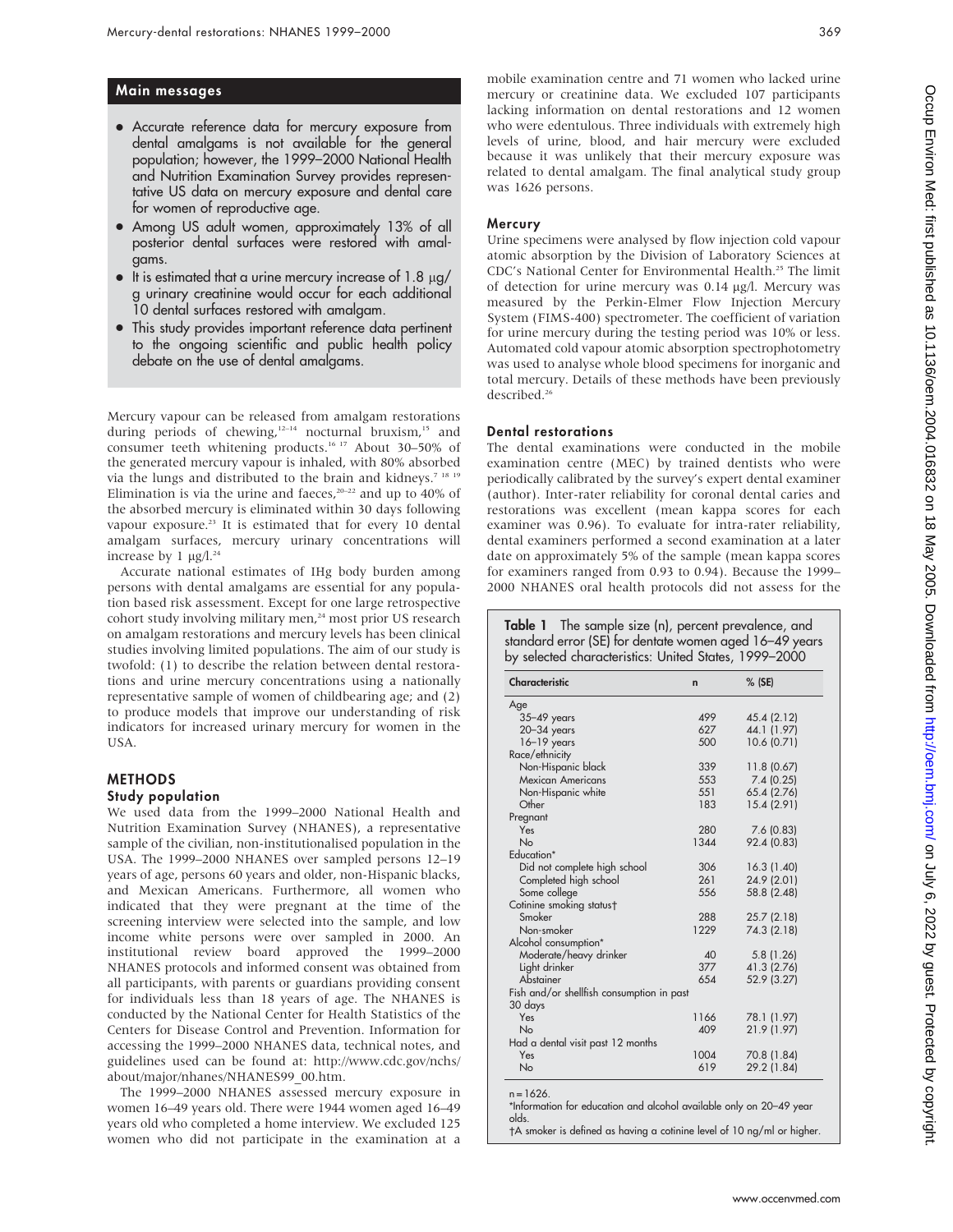material composition of dental restorations, we derived the dental amalgam information by two methods: by the number of dental surfaces with restorations and by the extent a participant had dental surfaces restored.

We derived amalgam restorations by counting the number of surfaces of posterior teeth (that is, molars and premolars) with dental restorations. Each posterior tooth has five coronal surfaces: mesial (the front facing interproximal side), occlusal (the chewing area of a tooth), distal (the interproximal side towards the tonsils/pharynx), buccal (the cheek side), and lingual (the tongue side). We also derived the number of occlusal surfaces restored with dental amalgam. If a tooth had all five dental surfaces restored, we assumed that those surfaces were restored with a fabricated dental crown and we excluded those surfaces from the amalgam derivation. The extent of amalgam restored surfaces was calculated by summing the derived surfaces, dividing by the number of dental surfaces evaluated, and multiplying by 100.

## **Covariates**

Demographic and health behaviour data were obtained from a home interview questionnaire and an MEC interview. Race/ ethnicity was categorised as non-Hispanic black, Mexican American, non-Hispanic white, and ''other''. Persons identified as ''other'' were included in the total population estimates but not in the regression analyses. Educational attainment was categorised as having some college education, completing high school, or not completing high school. Using guidelines established by the National Institute on Alcohol Abuse and Alcoholism, an individual's reported average alcohol consumption over the past 12 months was categorised as moderate or heavy drinker, light drinker, or abstainer.27 Information for both education and alcohol consumption was available only for persons 20 years of age or older when we conducted our study. Persons with a serum cotinine level of 10 ng/ml or higher were classified as current smokers.

Recent dental care utilisation was dichotomised as either having a dental visit in the past 12 months or not. Fish and shellfish information was obtained from a MEC dietary interview. Following the 24-hour dietary recall, respondents were queried regarding consumption of various species of fish or shellfish during the past 30 days. Individuals were grouped into either having consumed any fish and/or shellfish within the past 30 days or not. Age was analysed in 16–19, 20–34, and 35–49 year old age groups. Pregnancy information was obtained from self-report and MEC pregnancy test results.

We used information on lean skeletal muscle mass, fasting, and urine creatinine to correct for urine dilution effects as part of the modelling process and is detailed further in the Discussion section. Lean skeletal muscle mass (kg) was estimated with a validated prediction equation.<sup>28</sup> The reported number of whole hours since food or drink was last consumed was used to determine fasting status. Fasting was used as a discrete variable and ranged from 0–46 hours. Urine creatinine levels (mg/dl) were measured with a Beckman Synchron CX3 Clinical Analyser which uses the Jaffè rate reaction.<sup>29</sup> We used creatinine in urine as a continuous variable for this analysis. In the medical literature, both unadjusted and creatinine corrected urinary mercury values are commonly reported. We include both approaches in our results to allow for comparisons with other studies in the literature.

# Data analysis

All statistical analyses were performed with SUDAAN software (Version 8.0; RTI, Research Triangle Park, NC) and SAS software (Version 8.02; SAS Institute Inc., Cary, NC). We used sample weights to account for the unequal probability of selection and non-response to the study to produce estimates, regression coefficients, and related standard errors. Standard errors were calculated in SUDAAN using the delete 1 jackknife method. The mercury geometric means were obtained with the GEOMETRIC option in SUDAAN and standard deviations were calculated in SAS using the algorithm described in the Appendix. Because mercury was not normally distributed in blood or urine, we used the natural log transformation. Weighted Pearson correlation coefficients and related p values were calculated in SAS.

Linear regression models were used to estimate unadjusted and adjusted coefficients and related standard errors with  $p < 0.05$  considered statistically significant. The log transformation of urine mercury and creatinine corrected urinary mercury were used as dependent variables. All independent variables were modelled as previously described; regressions were performed separately for the total number of derived amalgam dental restorations and the extent of amalgam restorations. We used non-automated stepwise regression modelling to assess the relation between the covariates. Parsimonious models were determined by covariate exclusion with criteria for inclusion set at  $p < 0.05$  using the Wald Fstatistic. We assessed for potential interactions throughout the modelling process but no significant interactions were found.

# RESULTS

Table 1 presents the sample size and distribution by selected characteristics for women 16–49 years of age. More than 70% had reported a dental visit within the past 12 months, 25.7% were smokers, and nearly 78% had consumed some fish and/ or shellfish in the past 30 days. Table 2 shows the mean mercury concentrations for this study group. The urinary mercury geometric mean for all women was 0.72 µg/l and the arithmetic mean was 1.34 µg/l. The creatinine corrected urinary mercury geometric and arithmetic means was 1.10  $\mu$ g/g and 0.71  $\mu$ g/g respectively.

The mean number of posterior dental surfaces for women aged 16–49 years in the USA was 71.6 with 12.3 surfaces restored (table 3). We estimate that 8.7 posterior surfaces and 4.9 occlusal surfaces were amalgam dental restorations and 12.4% of all posterior dental surfaces were restored with dental amalgams. Younger women, non-smokers, and those with some college education had a greater number of teeth. Women 35–49 years old, non-Hispanic whites, and persons who had a dental visit within the past 12 months had a greater percentage of dental surfaces restored with dental amalgam. Non-Hispanic whites, non-smokers, those who have consumed fish and/or shellfish in the past 30 days, and persons who had a dental visit within the past 12 months had more posterior dental amalgam restorations.

Table 4 shows correlations between mercury concentrations and dental characteristics. All correlations for dental amalgam exposure were statistically significant for either mercury in urine or creatinine corrected mercury urinary mercury on both the original and log scales. The Pearson correlation coefficients were 0.321 and 0.340 respectively for the extent of amalgam exposure and the number of amalgam dental surfaces for mercury in urine on the non-transformed scale. The correlations between the extent of amalgam exposure and the number of amalgam dental surfaces for creatinine corrected urinary mercury on the log scale were 0.546 and 0.579.

Table 5 presents results from linear regression models for log transformed urine mercury and creatinine corrected urine mercury. Unadjusted regression models show that urine mercury levels were significantly associated ( $p < 0.05$ ) with being 20–34 years old, non-Hispanic black, smoking, consuming fish and/or shellfish in the past 30 days, higher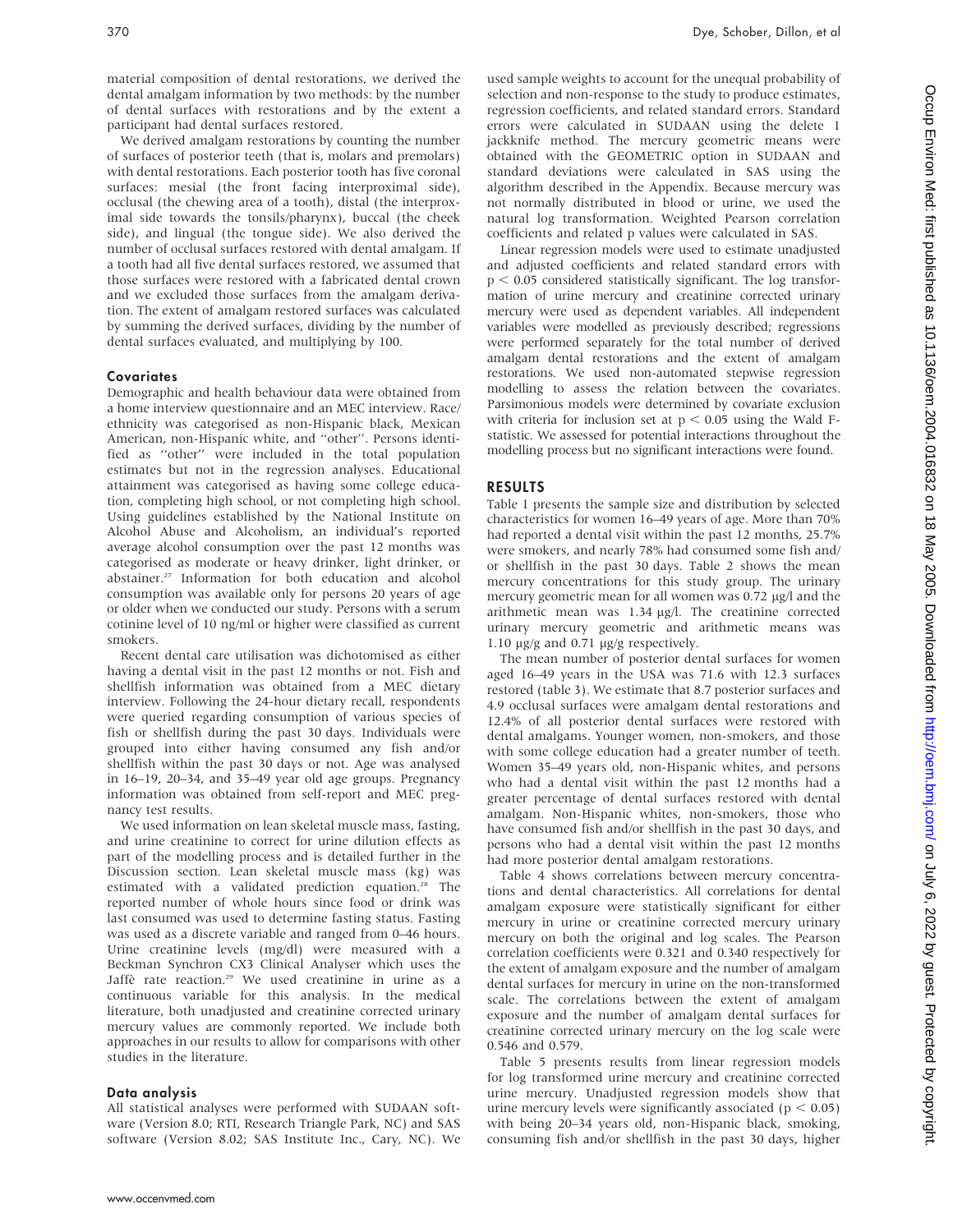|                              |             | Total blood Hg <sub>‡</sub>    |                        |              | Urine Hqs                      |                        | Creatinine adjusted Hg¶        |                        |
|------------------------------|-------------|--------------------------------|------------------------|--------------|--------------------------------|------------------------|--------------------------------|------------------------|
| Characteristic               | $\mathbf n$ | <b>Arithmetic</b><br>Mean (SD) | Geometric<br>Mean (SD) | $\mathsf{n}$ | <b>Arithmetic</b><br>Mean (SD) | Geometric<br>Mean (SD) | <b>Arithmetic</b><br>Mean (SD) | Geometric<br>Mean (SD) |
| Total                        | 1566        | 2.02(3.03)                     | 1.04(1.15)             | 1626         | 1.34(1.77)                     | 0.72(1.14)             | 1.10(1.13)                     | 0.71(0.96)             |
| Age                          |             |                                |                        |              |                                |                        |                                |                        |
| 35-49 years                  | 481         | 2.29(3.36)                     | 1.26(1.10)             | 499          | 1.36(1.76)                     | 0.75(1.13)             | 1.25(1.16)                     | 0.87(0.91)             |
| $20 - 34$ years              | 602         | 1.94 (2.83)                    | 0.96(1.17)             | 627          | 1.35(1.76)                     | 0.73(1.14)             | 1.00 (1.08)                    | 0.64(0.95)             |
| $16-19$ years                | 483         | 1.15(2.05)                     | 0.60(1.00)             | 500          | 1.18(1.86)                     | 0.61(1.13)             | 0.83(1.18)                     | 0.46(1.04)             |
| Race/ethnicity               |             |                                |                        |              |                                |                        |                                |                        |
| Non-Hispanic black           | 323         | 2.16(2.58)                     | 1.32(1.03)             | 339          | 1.94(2.50)                     | 1.03(1.16)             | 1.12(1.51)                     | 0.65(1.03)             |
| Mexican American             | 537         | 1.29(1.70)                     | 0.81(0.96)             | 553          | 1.47(2.22)                     | 0.71(1.21)             | 1.14(1.42)                     | 0.66(1.05)             |
| Non-Hispanic white           | 529         | 1.89(2.60)                     | 0.99(1.14)             | 551          | 1.20(1.42)                     | 0.68(1.10)             | 1.08(1.02)                     | 0.72(0.95)             |
| Pregnant                     |             |                                |                        |              |                                |                        |                                |                        |
| Yes                          | 269         | 1.78(2.34)                     | 0.93(1.18)             | 280          | 1.28(1.52)                     | 0.77(1.05)             | 1.20(1.09)                     | 0.79(0.97)             |
| <b>No</b>                    | 1295        | 2.04(3.08)                     | 1.05(1.15)             | 1344         | 1.34(1.79)                     | 0.72(1.14)             | 1.09(1.14)                     | 0.71(0.96)             |
| Education*                   |             |                                |                        |              |                                |                        |                                |                        |
| Did not complete high school | 294         | 2.05(3.06)                     | 1.03(1.13)             | 306          | 1.50(2.36)                     | 0.69(1.24)             | 1.08(1.54)                     | 0.61(1.04)             |
| Completed high school        | 249         | 1.49(1.80)                     | 0.88(1.04)             | 261          | 1.21(1.53)                     | $0.66$ (1.13)          | 1.02(1.00)                     | 0.67(0.97)             |
| Some college                 | 537         | 2.39(3.51)                     | 1.23(1.17)             | 556          | 1.37(1.66)                     | 0.78(1.11)             | 1.19(1.03)                     | 0.83(0.89)             |
| Cotinine smoking status†     |             |                                |                        |              |                                |                        |                                |                        |
| Smoker                       | 288         | 1.56(3.49)                     | 0.81(1.04)             | 288          | 0.98(1.31)                     | 0.56(1.06)             | 0.83(1.03)                     | 0.53(0.94)             |
| Non-smoker                   | 1228        | 2.16(2.84)                     | 1.12(1.18)             | 1229         | 1.45(1.91)                     | 0.78(1.16)             | 1.19(1.17)                     | 0.79(0.95)             |
| Alcohol consumption*         |             |                                |                        |              |                                |                        |                                |                        |
| Moderate/heavy drinker       | 40          | 3.10(3.41)                     | 1.72(1.15)             | 40           | 1.14(1.11)                     | 0.74(1.04)             | 1.20(0.94)                     | 0.88(0.83)             |
| Light drinker                | 363         | 2.54(3.69)                     | 1.37(1.13)             | 377          | 1.23(1.73)                     | 0.67(1.11)             | 1.09(1.11)                     | 0.71(0.95)             |
| Abstainer                    | 635         | 1.63(2.33)                     | 0.88(1.09)             | 654          | 1.48(1.81)                     | 0.80(1.17)             | 1.16(1.11)                     | 0.77(0.95)             |
| Fish and/or shellfish        |             |                                |                        |              |                                |                        |                                |                        |
| consumption in past 30 days  |             |                                |                        |              |                                |                        |                                |                        |
| Yes                          | 1124        | 2.37(3.29)                     | 1.31(1.09)             | 1166         | 1.43(1.84)                     | 0.80(1.11)             | 1.17(1.11)                     | 0.80(0.91)             |
| No                           | 398         | 0.67(0.77)                     | 0.44(0.90)             | 409          | 1.07(1.46)                     | 0.54(1.19)             | 0.86(1.09)                     | 0.50(1.04)             |
| Had a dental visit past      |             |                                |                        |              |                                |                        |                                |                        |
| 12 months                    |             |                                |                        |              |                                |                        |                                |                        |
| Yes                          | 964         | 2.22 (3.38)                    | 1.09 (1.20)            | 1004         | 1.37(1.81)                     | 0.75(1.13)             | 1.15(1.13)                     | 0.77(0.94)             |
| <b>No</b>                    | 600         | 1.52(1.87)                     | 0.92(1.01)             | 619          | 1.25(1.67)                     | $0.66$ (1.15)          | 0.96(1.12)                     | 0.59(0.99)             |

Corrected Standard Deviation (SD) presented.

Urine Hg and creatinine adjusted values, n = 1626.

Total Hg in blood,  $n = 1566$ .

\*Information for Education and Alcohol available only on 20–49 year olds.

A smoker is defined as having a cotinine level of 10 ng/ml or higher.

`Total mercury in blood (mg/l).

§Urine mercury (µg/l).

-Creatinine corrected urine (mg/g).

total blood mercury concentrations, and an increasing number of dental amalgam surfaces. In a multivariate linear model identifying the most parsimonious covariates when the exposure variable was the number of dental amalgam surfaces, only age, race/ethnicity, total mercury in blood, and the number of dental amalgam surfaces were significantly associated with log transformed urine mercury levels (model 1). The  $R^2$  for model 1 was 0.3183. In a separate analysis (not shown) we found no relation between general employment status (that is, working versus not working) and mercury concentrations in urine.

Unadjusted regression models show that creatinine corrected urine mercury levels were significantly associated ( $p < 0.05$ ) with age, lower educational attainment, smoking, having a dental visit within the past 12 months, consuming fish and/or shellfish in the past 30 days, higher total blood mercury concentrations, and an increasing number and extent of dental amalgam surfaces. In a parsimonious multivariate linear model when the exposure variable was the number of dental amalgam surfaces (model 2), only smoking, total mercury in blood, and the number of dental amalgam surfaces were significantly associated with log transformed creatinine corrected urine mercury levels. The  $R^2$  for model 2 was 0.5204.

# **DISCUSSION**

These findings are consistent with previous reports that indicate mercury in urine is significantly associated with an increasing burden of restored amalgam dental surfaces.<sup>20</sup> <sup>24</sup> <sup>30-34</sup>

Results from our modelling indicate that an estimated increase of  $0.7 \mu g/l$  in the log transformed values for mercury concentration in urine would occur for every 10 dental surfaces restored with amalgam ( $\beta$  = 0.07). A similar finding was observed for creatinine corrected urinary mercury concentration ( $\beta$  = 0.06). Given that women in this study group had approximately nine dental amalgam surfaces  $(n = 8.7)$ , we estimate that dental amalgams contribute approximately  $0.6 \mu g/l$  to the overall log transformed urinary mercury concentrations for the average woman in the USA. Kingman and coworkers estimated that an increase of nearly  $0.5 \mu g/l$  in the log transformed value for total urinary mercury concentration would occur for every 10 surfaces of dental amalgam ( $\beta = 0.045$ ) in men.24 On the non-log scale, our findings indicate that for every 10 dental amalgam surfaces, creatinine corrected urinary mercury concentration would increase by 1.8 µg/g. For context, we found that 75% of women in the USA had approximately 12 restored posterior dental surfaces or less, and within this group, the average creatinine corrected urinary mercury concentration was  $0.81 \mu g/g$  (urine mercury concentration was 1.03  $\mu$ g/l) (data not shown).

Our findings suggest that the background urinary mercury concentration for dentate women of reproductive age (that is, urine mercury levels for women with no dental restorations) is 0.69  $\mu$ g/l in the USA and the geometric mean is 0.35  $\mu$ g/l (data not shown). This finding is very similar to the estimate reported by Kingman and coworkers for background urinary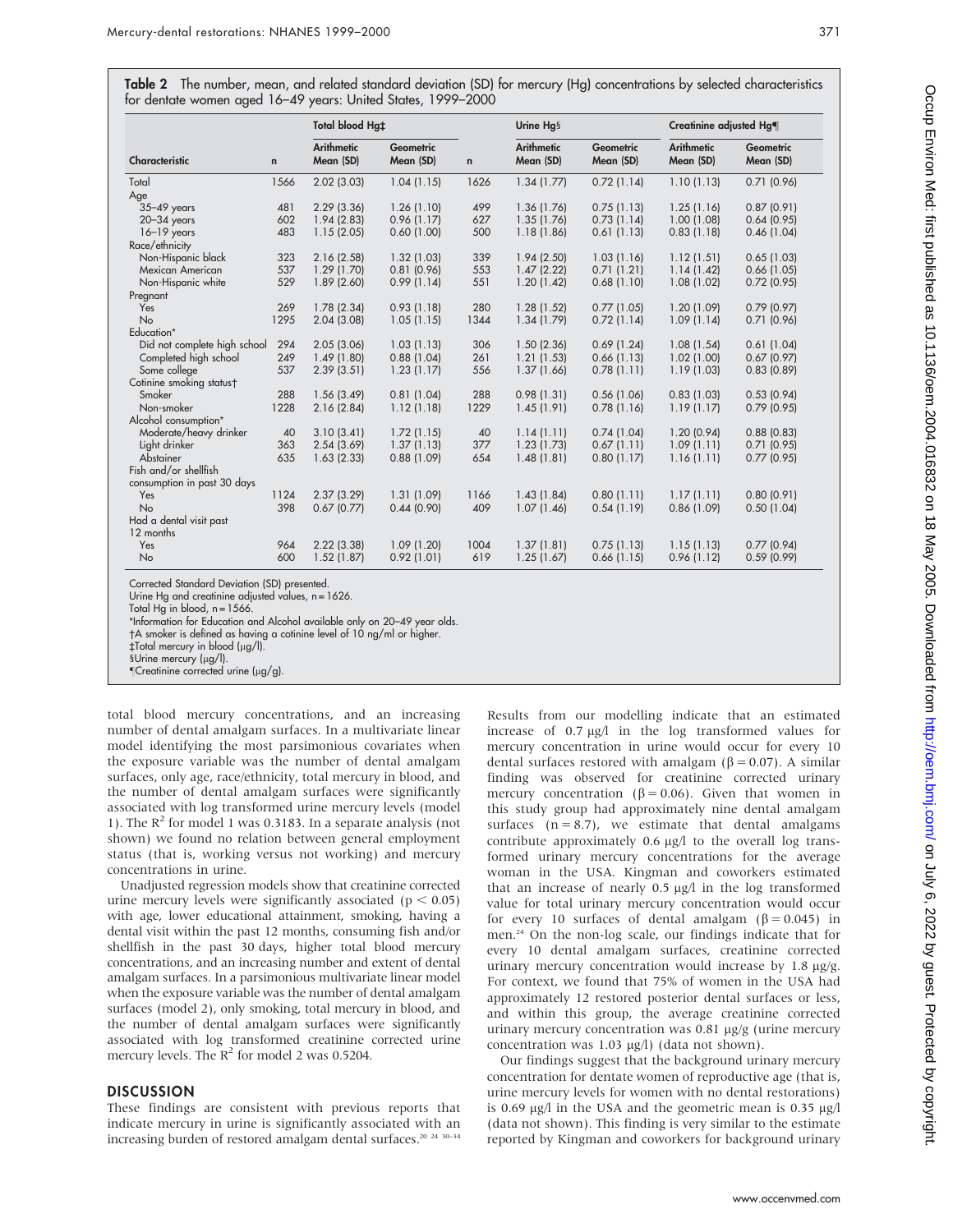| Characteristic                    | <b>Total posterior</b><br>surfaces<br>Mean (SE) | <b>Restored posterior</b><br>surfaces<br>Mean (SE) | <b>Restored occlusal</b><br>surfaces<br>Mean (SE) | Amalgam<br>posterior surfaces* occlusal surfaces*<br>Mean (SE) | Amalgam<br>Mean (SE) | <b>Extent of amalgam</b><br>surfaces*<br>$%$ (SE) |
|-----------------------------------|-------------------------------------------------|----------------------------------------------------|---------------------------------------------------|----------------------------------------------------------------|----------------------|---------------------------------------------------|
| Total                             | 71.6 (0.49)                                     | 12.3 (0.66)                                        | 5.6(0.23)                                         | 8.7(0.38)                                                      | 4.9(0.19)            | 12.4(0.51)                                        |
| Age                               |                                                 |                                                    |                                                   |                                                                |                      |                                                   |
| $35 - 49$ years                   | 67.4 (0.92)                                     | 17.3 (1.04)                                        | 7.2(0.30)                                         | 10.9 (0.53)                                                    | 5.9(0.25)            | 16.2 (0.78)                                       |
| $20 - 34$ years                   | 74.5 (0.55)                                     | 8.8(0.55)                                          | 4.7(0.25)                                         | 7.5(0.42)                                                      | 4.4(0.23)            | $10.2$ (0.55)                                     |
| $16-19$ years                     | 78.0 (0.58)                                     | 4.9(0.42)                                          | 2.9(0.22)                                         | 4.4(0.38)                                                      | 2.7(0.21)            | 5.7(0.55)                                         |
| Race/ethnicity                    |                                                 |                                                    |                                                   |                                                                |                      |                                                   |
| Non-Hispanic black                | 69.3 (0.93)                                     | 8.6(0.86)                                          | 4.4(0.32)                                         | 6.9(0.53)                                                      | 4.0(0.27)            | 10.2 (0.80)                                       |
| Mexican American                  | 73.5 (0.57)                                     | 8.7(1.11)                                          | 4.3(0.48)                                         | 7.0(0.87)                                                      | 4.0(0.43)            | 9.9(1.22)                                         |
| Non-Hispanic white                | 72.6 (0.66)                                     | 14.0 (0.88)                                        | 6.2(0.30)                                         | 9.6(0.47)                                                      | 5.3(0.24)            | 13.4(0.64)                                        |
| Pregnant                          |                                                 |                                                    |                                                   |                                                                |                      |                                                   |
| Yes                               | 74.3(1.11)                                      | 11.6(1.22)                                         | 5.8(0.48)                                         | 8.8(0.88)                                                      | 5.2(0.46)            | 11.9(1.14)                                        |
| <b>No</b>                         | 71.4 (0.53)                                     | 12.3 (0.66)                                        | 5.6(0.23)                                         | 8.7(0.38)                                                      | 4.9(0.19)            | 12.5 (0.52)                                       |
| Education <sup>+</sup>            |                                                 |                                                    |                                                   |                                                                |                      |                                                   |
| Did not complete high school      | 66.1 (1.33)                                     | 7.7(0.80)                                          | 4.1 (0.39)                                        | 6.6(0.66)                                                      | 3.9(0.38)            | 10.3(1.01)                                        |
| Completed high school             | 68.5 (1.11)                                     | 12.0(0.91)                                         | 5.5(0.34)                                         | 9.0(0.65)                                                      | 4.9(0.31)            | 13.3 (1.00)                                       |
| Some college                      | 73.2 (0.60)                                     | 15.1 (0.97)                                        | 6.7(0.32)                                         | 10.1 (0.51)                                                    | 5.6(0.26)            | 14.0(0.65)                                        |
| Cotinine smoking status‡          |                                                 |                                                    |                                                   |                                                                |                      |                                                   |
| Smoker                            | 67.3 (1.26)                                     | 10.0 (0.82)                                        | 4.8(0.38)                                         | 7.6(0.65)                                                      | 4.3(0.37)            | 11.7(0.94)                                        |
| Non-smoker                        | 73.0 (0.47)                                     | 13.3 (0.83)                                        | 6.0(0.27)                                         | 9.2(0.44)                                                      | 5.2(0.21)            | 12.9(0.61)                                        |
| Alcohol consumption†              |                                                 |                                                    |                                                   |                                                                |                      |                                                   |
| Moderate/heavy drinker            | 73.8 (1.75)                                     | 21.1(3.58)                                         | 8.2(0.96)                                         | 12.3(1.63)                                                     | 6.5(0.65)            | 16.4 (2.09)                                       |
| Light drinker                     | 72.4 (0.77)                                     | 12.1(0.93)                                         | 5.5(0.30)                                         | 8.3(0.47)                                                      | 4.8(0.24)            | 11.7(0.65)                                        |
| Abstainer                         | 69.8 (0.90)                                     | 13.3(0.93)                                         | 6.1(0.32)                                         | 9.9(0.61)                                                      | 5.5(0.28)            | 14.3 (0.93)                                       |
| Fish and/or shellfish consumption |                                                 |                                                    |                                                   |                                                                |                      |                                                   |
| in past 30 days                   |                                                 |                                                    |                                                   |                                                                |                      |                                                   |
| Yes                               | 71.7(0.57)                                      | 13.2(0.75)                                         | 5.9(0.24)                                         | 9.1(0.41)                                                      | 5.1(0.20)            | 12.9 (0.56)                                       |
| No                                | 71.6 (1.23)                                     | 9.6(0.60)                                          | 4.9(0.26)                                         | 7.6(0.53)                                                      | 4.5(0.27)            | 11.2(0.79)                                        |
| Had a dental visit past 12 months |                                                 |                                                    |                                                   |                                                                |                      |                                                   |
| Yes                               | 71.7(0.55)                                      | 14.0(0.80)                                         | 6.3(0.27)                                         | 9.7(0.45)                                                      | 5.4(0.24)            | 13.8(0.61)                                        |
| No                                | 71.4 (1.00)                                     | 8.1(0.66)                                          | 4.1(0.24)                                         | 6.3(0.44)                                                      | 3.7(0.22)            | 9.1(0.67)                                         |

Table 3 The mean number, percent extent, and related standard errors (SE) for dental surfaces by selected characteristics for dentate women aged 16–49 years: United States, 1999–2000

n = 1626. \*Derived ''amalgam'' surfaces.

Information for education and alcohol available only on 20–49 year olds.

 $\ddagger$ A smoker is defined as having a cotinine level of 10 ng/ml or higher

mercury concentrations in a US military population of mostly white men (arithmetic mean =  $0.70 \mu g/l$ ).<sup>24</sup> For background creatinine corrected urinary mercury, the mean concentration for women is 0.50  $\mu$ g/g and the geometric mean is 0.31  $\mu$ g/g (data not shown).

Our analysis is unique in that two different analytical approaches were employed during the modelling process that used urine creatinine to correct for urine dilution effects. One standard approach has been to divide urine mercury by urine creatinine to produce a creatinine corrected urinary mercury level. We used this derivation as the dependent variable for

regression analyses presented in table 5. In an alternative approach, we used urinary creatinine as an independent variable along with the other covariates of fasting status and lean skeletal muscle mass to adjust for the effects of urinary dilution on mercury levels. The results of these regression analyses produced similar beta coefficients for the dental amalgam exposure covariates. Additionally, urine creatinine levels, leaner skeletal muscle mass, and length of the fast were significantly associated with log transformed urine mercury levels in a parsimonious multivariate linear model (data not shown).

Table 4 Correlations between mercury concentrations and selected characteristics for women aged 16–49 years: United States, 1999–2000

|                                       | Log scale values                  |                         |                                   |                               |                        |                           |
|---------------------------------------|-----------------------------------|-------------------------|-----------------------------------|-------------------------------|------------------------|---------------------------|
| <b>Characteristics</b>                | Blood <sup>+</sup><br>R (p value) | Urine‡<br>$R$ (p value) | <b>Creatinines</b><br>R (p value) | <b>Blood</b><br>$R$ (p value) | Urine<br>$R$ (p value) | Creatinine<br>R (p value) |
| Age in years                          | $0.115$ (<0.001)                  | $0.028$ $(0.267)$       | $0.166$ ( $<$ 0.001)              | $0.216$ ( $< 0.001$ )         | 0.038(0.127)           | $0.244$ ( $< 0.001$ )     |
| Number of posterior surfaces          | $-0.018$ (0.470)                  | 0.025(0.321)            | 0.057(0.022)                      | 0.011(0.645)                  | 0.085(0.001)           | 0.090(0.001)              |
| Number of restored surfaces           | 0.036(0.152)                      | $0.262$ ( $< 0.001$ )   | $0.373$ ( $<$ 0.001)              | $0.152$ ( $<$ 0.001)          | $0.355$ ( $<$ 0.001)   | $0.470$ ( $<$ 0.001)      |
| Number of restored occlusal surfaces  | 0.056(0.028)                      | $0.317$ ( $<$ 0.001)    | $0.450$ ( $<$ 0.001)              | $0.161$ (<0.001)              | $0.436$ ( $< 0.001$ )  | $0.582$ (< $0.001$ )      |
| Number of amalgam posterior surfaces* | 0.027(0.293)                      | $0.340$ ( $< 0.001$ )   | $0.472$ ( $<$ 0.001)              | $0.132$ ( $< 0.001$ )         | $0.449$ ( $< 0.001$ )  | $0.579$ (< $0.001$ )      |
| Number of amalgam occlusal surfaces*  | 0.050(0.046)                      | $0.329$ ( $< 0.001$ )   | $0.460$ ( $<$ 0.001)              | $0.137$ ( $< 0.001$ )         | $0.449$ ( $< 0.001$ )  | $0.590$ ( $<$ 0.001)      |
| Extent of amalgam surfaces*           | 0.027(0.294)                      | $0.321$ (< $0.001$ )    | $0.436$ ( $< 0.001$ )             | $0.132$ ( $<$ 0.001)          | $0.422$ ( $< 0.001$ )  | $0.546$ ( $<$ 0.001)      |

R: weighted Pearson correlation coefficients calculated in SAS.

Urine  $Hg$  and creatinine adjusted values,  $n = 1626$ .

\*Derived ''amalgam'' surfaces. Total mercury in blood (mg/l).

Total Hg in blood,  $n = 1566$ .

<sup>`</sup>Urine mercury (mg/l).  $6$ Creatinine corrected urine mercury ( $\mu$ g/g).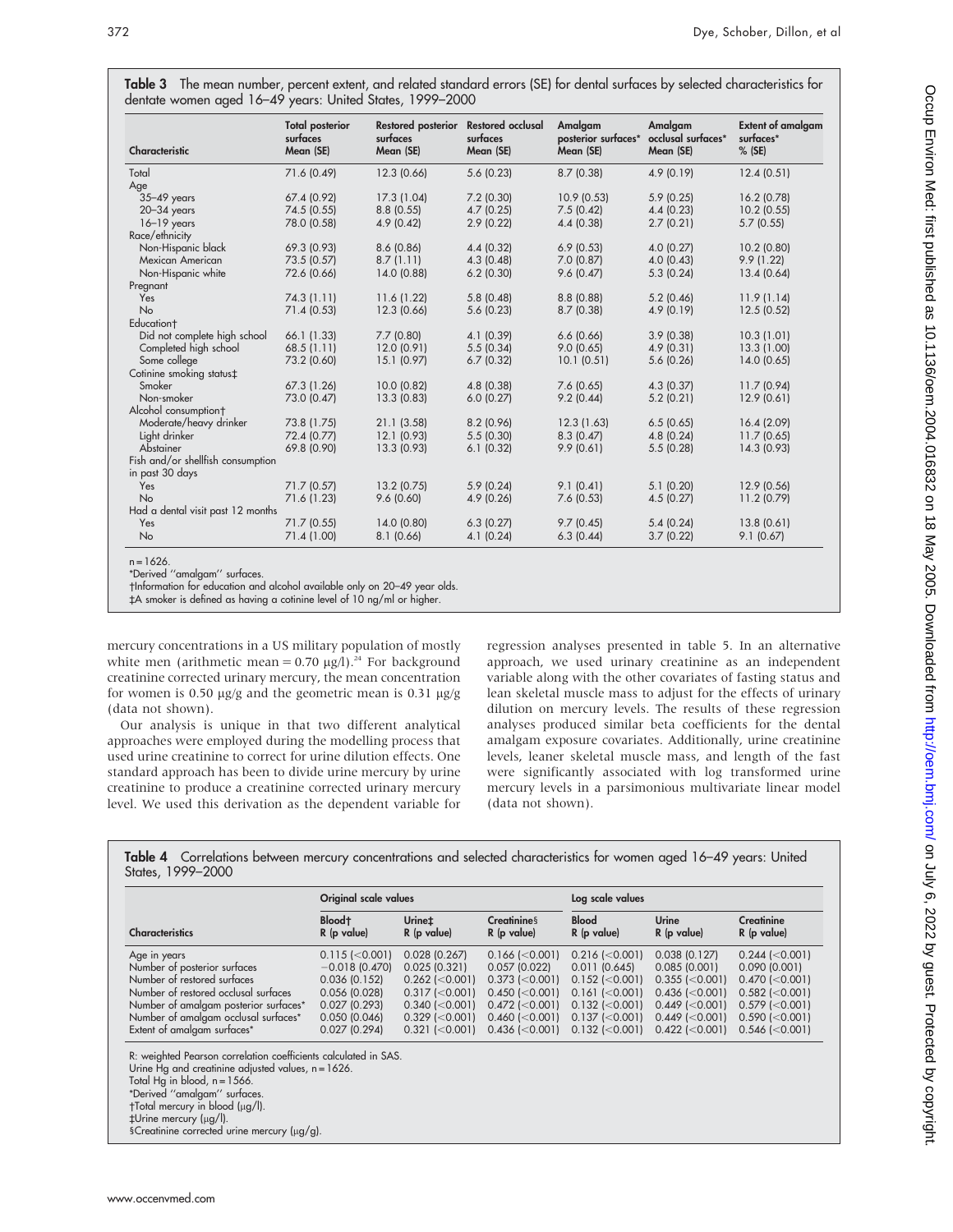Total mercury in blood, an indicator of MeHg exposure,<sup>35</sup> remained a significant indicator for urine mercury concentrations in the parsimonious models, whereas fish or shellfish consumption did not. The multivariate regression results presented here are consistent with the metabolism of MeHg to IHg<sup>8</sup> and suggest that MeHg exposure from fish consumption contributes to urinary mercury levels. It is also possible that IHg levels due to amalgam exposure are a component of total blood mercury, particularly in women with low fish consumption.

It has been reported that the elimination of mercury from blood following removal of dental amalgam reflects a halflife of approximately 30 days.<sup>36</sup> In addition to seafood consumption, Vahter and coworkers have reported that IHg in maternal and cord blood and mercury in fetal tissues increases as the number of maternal dental amalgam increases.37 Additionally, it has been reported that mercury in breast milk at the time of birth was associated with the number of dental amalgam restorations and fish consumption, but after two months of lactation, only fish consumption remained significant.<sup>38</sup> Consequently, the speciation of mercury is an important consideration for assessing exposure and evaluating health risks.

While pregnant women have higher plasma volumes and higher globular filtration rates (GFRs), independent effects of pregnancy on urine IHg were not significant during the regression modelling. We also investigated potential effects of moderate/severe renal impairment (GFR  $\leq 60$ ), proteinuria, and a very high recent dietary protein intake on urinary mercury levels, and found no relation to urinary mercury concentrations. Although selenium may interact with mercury,<sup>39 40</sup> serum selenium data was not available to address this issue.

Alcohol is a competitive substrate for the hydrogen peroxide catalase pathway in red blood cells that oxidises inhaled elemental mercury into its divalent inorganic form, which is subsequently excreted in the urine. Although a positive association with alcohol intake and mercury exhalation has been reported, $41$  Kingman and coworkers found a negative association between alcohol consumption and urinary mercury.<sup>24</sup> Others have reported no association between alcohol and urinary mercury.<sup>42 43</sup> Our findings also suggest a lack of an association, but the relatively low overall consumption of alcohol per person limited our ability to address this issue.

Socioeconomic influences significantly affect the utilisation of dental care. Because poverty/income information was unavailable at the time of this analysis, we used education and dental visit information to mitigate this limitation. Although we were unable to use information on education for persons 16–19 years of age, we did analyse the data for 20–49 year olds and found no significant contribution to the

Table 5 Linear regression results (coefficients (b), standard errors (SE), and p values) for log transformed urine mercury and creatinine corrected urine mercury concentrations in women aged 16–49 years for selected characteristics: United States, 1999–2000

|                                      | Log transformed urine mercury concentration |         |                     |         |                          | Log transformed creatinine corrected urine mercury |                       |         |  |  |
|--------------------------------------|---------------------------------------------|---------|---------------------|---------|--------------------------|----------------------------------------------------|-----------------------|---------|--|--|
|                                      | <b>Unadjusted models</b>                    |         | Multivariate model* |         | <b>Unadjusted models</b> |                                                    | Multivariate modelt   |         |  |  |
| Characteristic                       | b(SE)                                       | p value | b(SE)               | p value | $b$ (SE)                 | p value                                            | b(SE)                 | p value |  |  |
| Age                                  |                                             |         |                     |         |                          |                                                    |                       |         |  |  |
| 35-49 years                          | 0.21(0.10)                                  | 0.0464  | $-0.43(0.11)$       | 0.0003  | 0.64(0.10)               | 0.0000                                             |                       |         |  |  |
| $20 - 34$ years                      | 0.18(0.08)                                  | 0.0290  | $-0.15(0.09)$       | 0.1129  | 0.33(0.09)               | 0.0005                                             |                       |         |  |  |
| $16-19$ years                        | Reference                                   |         | Reference           |         | Reference                |                                                    |                       |         |  |  |
| Race/ethnicity                       |                                             |         |                     |         |                          |                                                    |                       |         |  |  |
| Non-Hispanic black                   | 0.42(0.10)                                  | 0.0001  | 0.48(0.08)          | 0.0000  | $-0.10$ (0.09)           | 0.2607                                             |                       |         |  |  |
| Mexican American                     | 0.05(0.10)                                  | 0.6599  | 0.25(0.06)          | 0.0003  | $-0.08$ (0.12)           | 0.4892                                             |                       |         |  |  |
| Non-Hispanic white                   | Reference                                   |         | Reference           |         | Reference                |                                                    |                       |         |  |  |
| Pregnant                             |                                             |         |                     |         |                          |                                                    |                       |         |  |  |
| Yes                                  | 0.07(0.14)                                  | 0.6304  |                     |         | 0.11(0.10)               | 0.2428                                             |                       |         |  |  |
| No                                   | Reference                                   |         |                     |         | Reference                |                                                    |                       |         |  |  |
| Education <sub>±</sub>               |                                             |         |                     |         |                          |                                                    |                       |         |  |  |
| Did not complete high school         | $-0.12(0.14)$                               | 0.3932  |                     |         | $-0.32(0.11)$            | 0.0071                                             |                       |         |  |  |
| Completed high school                | $-0.16(0.10)$                               | 0.0955  |                     |         | $-0.22$ (0.07)           | 0.0022                                             |                       |         |  |  |
| Some college                         | Reference                                   |         |                     |         | Reference                |                                                    |                       |         |  |  |
| Cotinine smoking status§             |                                             |         |                     |         |                          |                                                    |                       |         |  |  |
| Smoker                               | $-0.33(0.10)$                               | 0.0020  |                     |         | $-0.41(0.09)$            | 0.0000                                             | $-0.20$ (0.05) 0.0004 |         |  |  |
| Non-smoker                           | Reference                                   |         |                     |         | Reference                |                                                    |                       |         |  |  |
| Had a dental visit past 12 months    |                                             |         |                     |         |                          |                                                    |                       |         |  |  |
| Yes                                  | 0.12(0.08)                                  | 0.1263  |                     |         | 0.27(0.07)               | 0.0005                                             |                       |         |  |  |
| No                                   | Reference                                   |         |                     |         | Reference                |                                                    |                       |         |  |  |
| Fish and/or shellfish consumption in |                                             |         |                     |         |                          |                                                    |                       |         |  |  |
| past 30 days                         |                                             |         |                     |         |                          |                                                    |                       |         |  |  |
| Yes                                  | 0.40(0.09)                                  | 0.0000  |                     |         | 0.47(0.08)               | 0.0000                                             |                       |         |  |  |
| No                                   | Reference                                   |         |                     |         | Reference                |                                                    |                       |         |  |  |
| Alcohol consumption <sup>+</sup>     |                                             |         |                     |         |                          |                                                    |                       |         |  |  |
| Moderate/heavy drinker               | $-0.07$ (0.22)                              | 0.7299  |                     |         | 0.14(0.17)               | 0.4051                                             |                       |         |  |  |
| Light drinker                        | $-0.18(0.09)$                               | 0.0577  |                     |         | $-0.07$ (0.09)           | 0.4326                                             |                       |         |  |  |
| Abstainer                            | Reference                                   |         |                     |         | Reference                |                                                    |                       |         |  |  |
| Total blood mercury concentration¶   | 0.35(0.04)                                  | 0.0000  | 0.30(0.04)          | 0.0000  | 0.41(0.03)               | 0.0000                                             | 0.35(0.02)            | 0.0000  |  |  |
| Number of amalgam surfaces§          | 0.06(0.01)                                  | 0.0000  | 0.07(0.01)          | 0.0000  | 0.07(0.00)               | 0.0000                                             | 0.06(0.00)            | 0.0000  |  |  |
| $R^2$                                | <b>NA</b>                                   |         | 0.3183              |         | <b>NA</b>                |                                                    | 0.5204                |         |  |  |

NA, not applicable.

–, indicates that the covariate was not included in the model.

\*Model 1: most parsimonious model when dependent variable is log transformed urine mercury (µg/l).

Model 2: most parsimonious model when dependent variable is log transformed creatinine corrected urine mercury (mg/g).

`Information for education and alcohol available only on 20–49 year olds. These covariates were not included in the multivariate regression analyses.

1A smoker is defined as having a cotinine level of 10 ng/ml or higher. -Used as a continuous variable. Log transformed value for total blood mercury.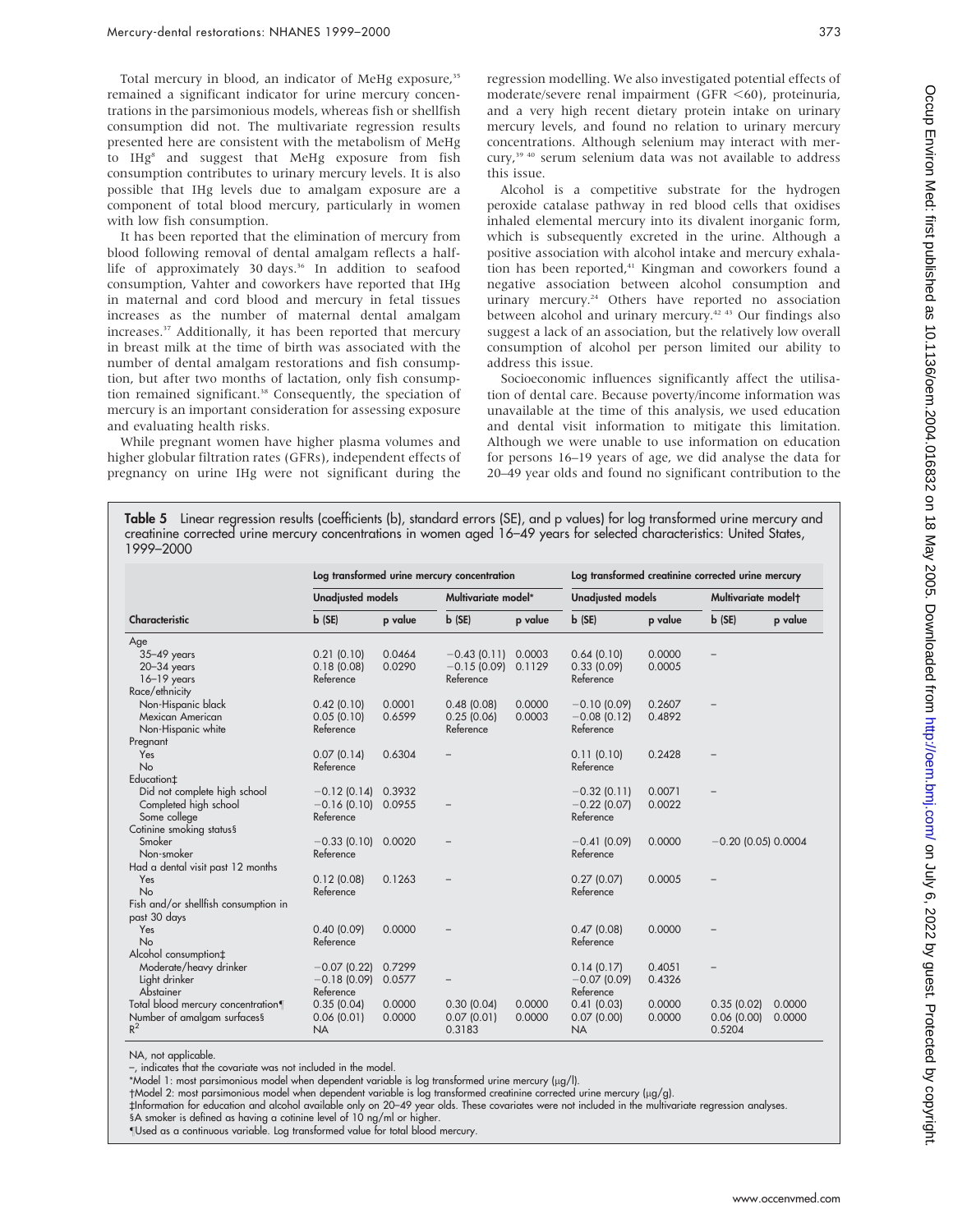study outcomes. Occupational exposure to mercury could be a potential confounder for our study. The detailed occupation data for NHANES 1999–2000 NHANES was not available for analysis. As a practical matter, large numbers of women in this age range are home makers, and have never been employed. Further, as a nationally representative sample, the frequency of persons employed in mercury exposed occupations in NHANES (that is, certain manufacturing jobs, dental workers, etc) is comparatively small. Also, we found no relation between general employment status and urinary mercury concentrations.

Although very small amounts of mercury are known to occur in tobacco products,<sup>44-46</sup> our final regression models indicated a significant inverse association between smoking and urinary mercury levels. We do not have an explanation for this finding. We believe it is potentially due to an unidentified confounder, such as dental health care behaviour, rather than representing a true biological effect.

There are additional study limitations. Our cross-sectional design does not permit definitive evaluation of causality or temporal relations. Because we used posterior dental restorations as a surrogate for amalgam fillings, misclassification of exposure may have affected our findings. We minimised this bias by discounting any restored surface area indicative of a fabricated dental crown. Additionally, some of the dental surfaces could have been restored with non-amalgam materials; however, this misclassification error most likely would have underestimated the magnitude of the association between urinary mercury and dental amalgams. Although we cannot quantitate this error, it is notable that our findings are similar to the Kingman et al study which used actual clinical information on amalgam restorations. The strength of this study is its use of a nationally representative sample not selected by multiple risk indicators or other potentially confounding factors.

This is the first study to evaluate the relation between dental restorations and mercury concentrations in a nationally representative sample in the United States. Our findings show that among women in the USA increasing mercury levels in urine are associated with increased numbers of dental amalgam surfaces. Although our findings do not address the important issues of adverse health effects at low thresholds of mercury exposure, they do provide important reference data that should contribute significantly to the ongoing scientific and public health policy debate on the use of dental amalgams in the USA.

#### ACKNOWLEDGEMENTS

The authors wish to acknowledge the contributions made by Margaret Carroll for providing statistical support and interpretation, and by Dr David Lacher for providing laboratory data quality evaluation and interpretation. Both are employed by the Centers for Disease Control and Prevention/National Center for Health Statistics.

The authors also wish to acknowledge Dr William Kohn for reviewing and providing comments to this manuscript. Dr Kohn is employed by Centers for Disease Control and Prevention/National Center Chronic Disease Prevention and Health Promotion/Division of Oral Health.

This study was sponsored by the Centers for Disease Control and Prevention. Additional funding for the oral health examination was provided by the National Institute for Dental and Craniofacial Research.

#### Authors' affiliations .....................

B A Dye, S E Schober, C F Dillon, M McDowell, Centers for Disease Control and Prevention/National Center for Health Statistics, Hyattsville, MD, USA

R L Jones, T H Sinks, Centers for Disease Control and Prevention/ National Center for Environmental Health, Atlanta, GA, USA C Fryar, Harris Orkand Information Services, Falls Church, VA, USA

#### Competing interests: none

Ethics statement: All study participants gave informed consent in accordance with the Institutional Review Board and study ethic guidelines at the Centers for Disease Control and Prevention.

The authors were bona fida officers or employees of the US Government at the time the manuscript was prepared, the manuscript is a ''United States Government Work'' as described in the US Copyright Act, and the manuscript was written as part of the author's official duties as a US Government employee. As such, the manuscript is not subject to copyright protection.

As federal employees of the Centers for Disease Control and Prevention, we are following the mission of the National Center for Health Statistics to collect, analyse, and release information of public health importance. Other US government or research agencies often use this information to initiate the next step forward towards proposing or implementing policy recommendations. Consequently, we believe that it is not appropriate for us to detail potential policy implications or make policy recommendations in this paper.

#### APPENDIX

The standard deviation of the mean is calculated by applying the formula,

$$
Std_{cs} = \sqrt{Std_{srs}^2 + sem_{cs}^2}
$$

where  $Std<sub>srs</sub>$  is the standard deviation of the variable which can be obtained through SAS PROC means or univariate, and sem<sub>cs</sub> is the standard error of the mean estimated by means of the delete 1 jackknife method. This transformation is applied to account for the complex sample design to obtain a design based estimate of the standard deviation.

The standard deviation of the geometric mean is first calculated on the log scale by applying the formula,

$$
Std_{cs} = \sqrt{Std_{srs}^2 + sem_{cs}^2}
$$

where Std<sub>srs</sub> is the standard deviation of the log transformed variable which can be obtained through SAS PROC means or univariate and sem $_{cs}$  is the standard error of the mean estimated by means of the delete 1 jackknife method. This transformation is applied to account for the complex sample design to obtain a design based estimate of the standard deviation and is then back transformed to obtain the desired result.

#### REFERENCES

- 1 US Department of Health and Human Services, Public Health Service. Dental amalgam: a scientific review and recommended Public Health strategy for
- research, education, and regulation. Washington, DC: DHHS, PHS, 1993.<br>2 **Corbin SB**, Kohn WG. The benefits and risks of dental amalgam: current findings. J Am Dent Assoc 1994;125:381–8.
- 3 Anon. Dental amalgam: update on safety concerns. ADA council on Scientific Affairs. J Am Dent Assoc 1998;129:494–503.
- 4 US Food and Drug Administration. FDA Docket No. 03N-0169. http:// www.fda.gov/OHRMS/DOCKETS/98fr/03-11648.html, 2003 (accessed 27 May 2003)
- 5 Clarkson TW, Magos L, Myers GJ. The toxicology of mercury—current
- exposures and clinical manifestations. N Engl J Med 2003;349:1731–7. 6 World Health Organisation (WHO). Environmental Health Criteria 118.
- Inorganic mercury. Geneva: World Health Organisation, 1991. 7 **World Health Organisation**. Mercury. In: Air quality guidelines, 2nd edn.<br>Copenhagen, Regional Office for Europe, 2000 (http://www.who.dk/air/<br>Activities/20020620\_1).
- 8 National Academy of Sciences. Toxicological effects of methyl mercury. Washington, DC: National Research Council, 2000.
- 9 Centers for Disease Control and Prevention, Agency for Toxic Substances **and Disease Registry (ATSDR**). *Public health statement for mercury,* 1999.<br>http://www.atsdr.cdc.gov/toxprofiles/phs46.html (accessed 22 December 2003).
- 10 Clarkson TW. Mercury. Ann Rev Public Health 1983;4:375-80.
- 11 **Miettinen JK**. Absorption and elimination of dietary Hg<sup>++</sup> and methyl mercury in man. In: Miller MW, Clarkson TW, eds. Mercury, mercurial, and mercaptans. Springfield, IL: CC Thomas, 1973:233–46.